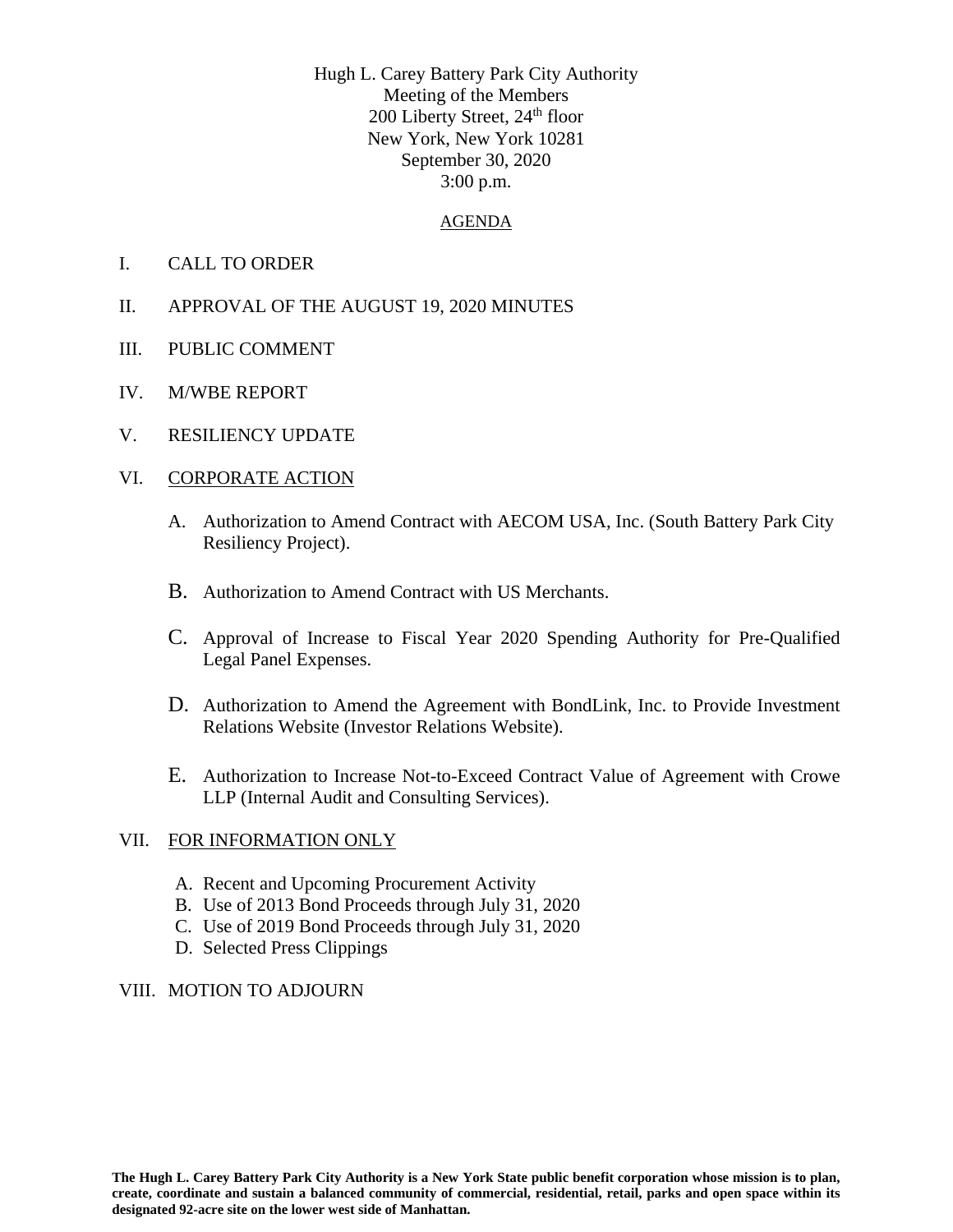## **AUTHORIZATION TO AMEND THE AGREEMENT WITH AECOM TO PROVIDE DESIGN & ENGINEERING SERVICES FOR THE SOUTH BATTERY PARK CITY RESILIENCY PROJECT.**

BE IT RESOLVED that in accordance with the materials presented to this meeting, the President and Chief Executive Officer of the Hugh L. Carey Battery Park City Authority (the "President") or her/his designee(s) be, and each of them hereby is, authorized and empowered to amend the Agreement for an additional amount of \$3,920,764.50 for a new not-to-exceed total of \$13,109,936.30 and to extend the term of the Contract through March 31, 2024, and be it further

RESOLVED, that the President or her/his designee(s) be, and each of them hereby is, authorized and empowered to execute and deliver the contract on behalf of the Hugh L. Carey Battery Park City Authority, subject to such changes as the officer or officers shall, with the advice of counsel, approve as necessary and appropriate and in the best interests of the Authority, such approval to be conclusively evidenced by the execution and delivery of the contract; and be it further

RESOLVED, that the President or her/his designee(s) be, and each of them hereby is, authorized and empowered to execute all such other and further documents and to take all such other and further actions as may be necessary, desirable or appropriate in connection with the transactions contemplated in the foregoing resolutions, and any such execution of documents and any other further actions heretofore taken are hereby ratified and any actions hereafter taken are confirmed and approved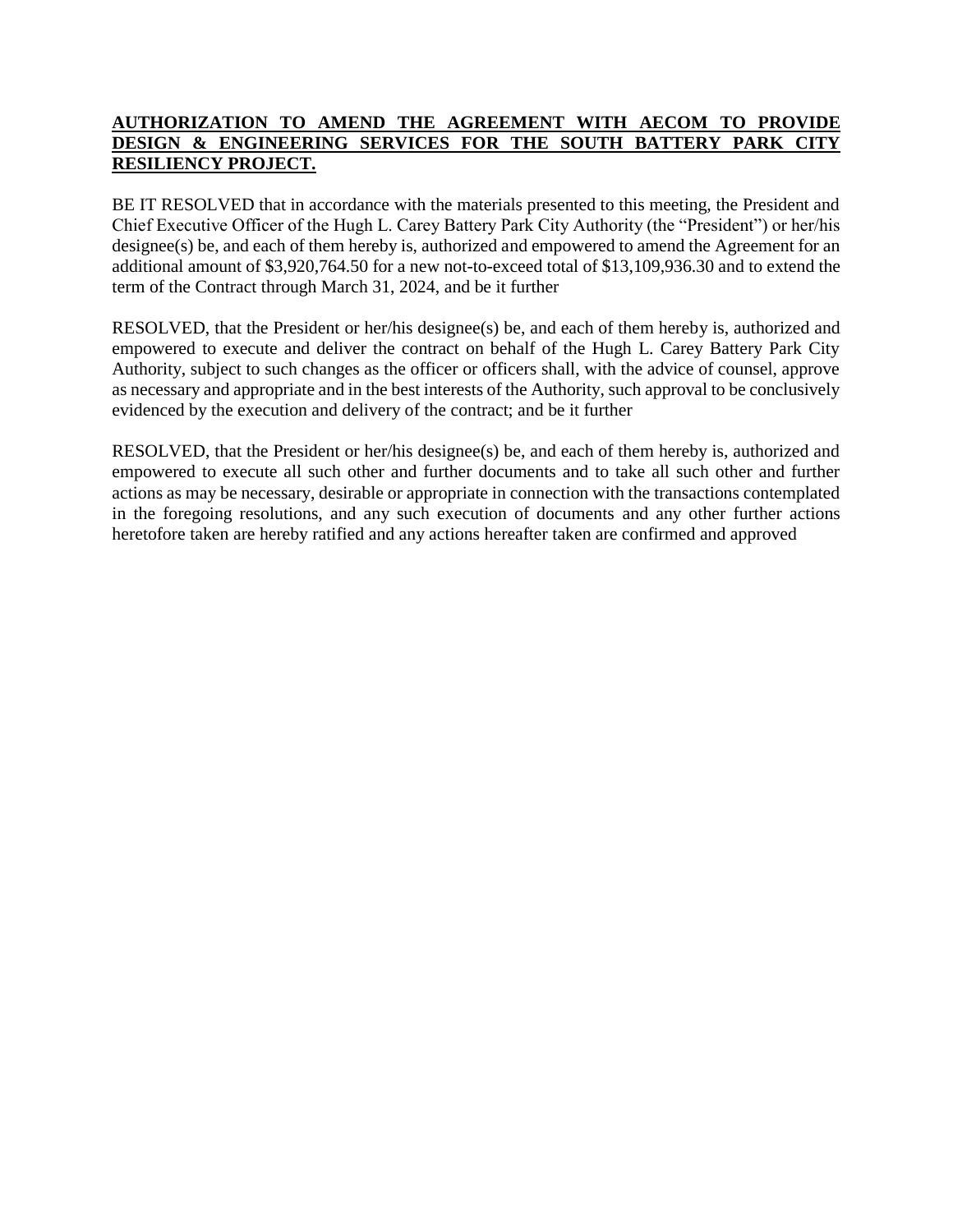# **APPROVAL OF INCREASE OF FISCAL YEAR 2020 PRE-QUALIFIED LEGAL PANEL SPENDING AUTHORITY AND APPROVAL OF FUTURE AUTHORTY**

RESOLVED, the Fiscal Year 2020 annual spending authority for the previously-approved Pre-Qualified Legal Panel is hereby increased from \$1,000,000 to \$2,060,000; and be it further,

RESOLVED, for future fiscal years, the annual spending authority for the previously-approved Pre-Qualified Legal Panel shall be the amount approved by the Board for external law firms in the Authority's Operating Budget *plus* the amount included as a footnote for legal services in the Authority's Capital budget; and be it further,

RESOLVED, that the President of the Authority or her/his designee(s) be, and each of them hereby is, authorized and empowered to execute any documents, file said budgeted and related information with all parties as required pursuant to all outstanding bond resolutions, agreements and requirements of law and to take all such other and further actions as may be necessary, desirable or appropriate in connection with the transactions contemplated in the foregoing resolution, and any such execution of documents and any other and further actions heretofore taken are hereby ratified and any actions hereafter taken are confirmed and approved.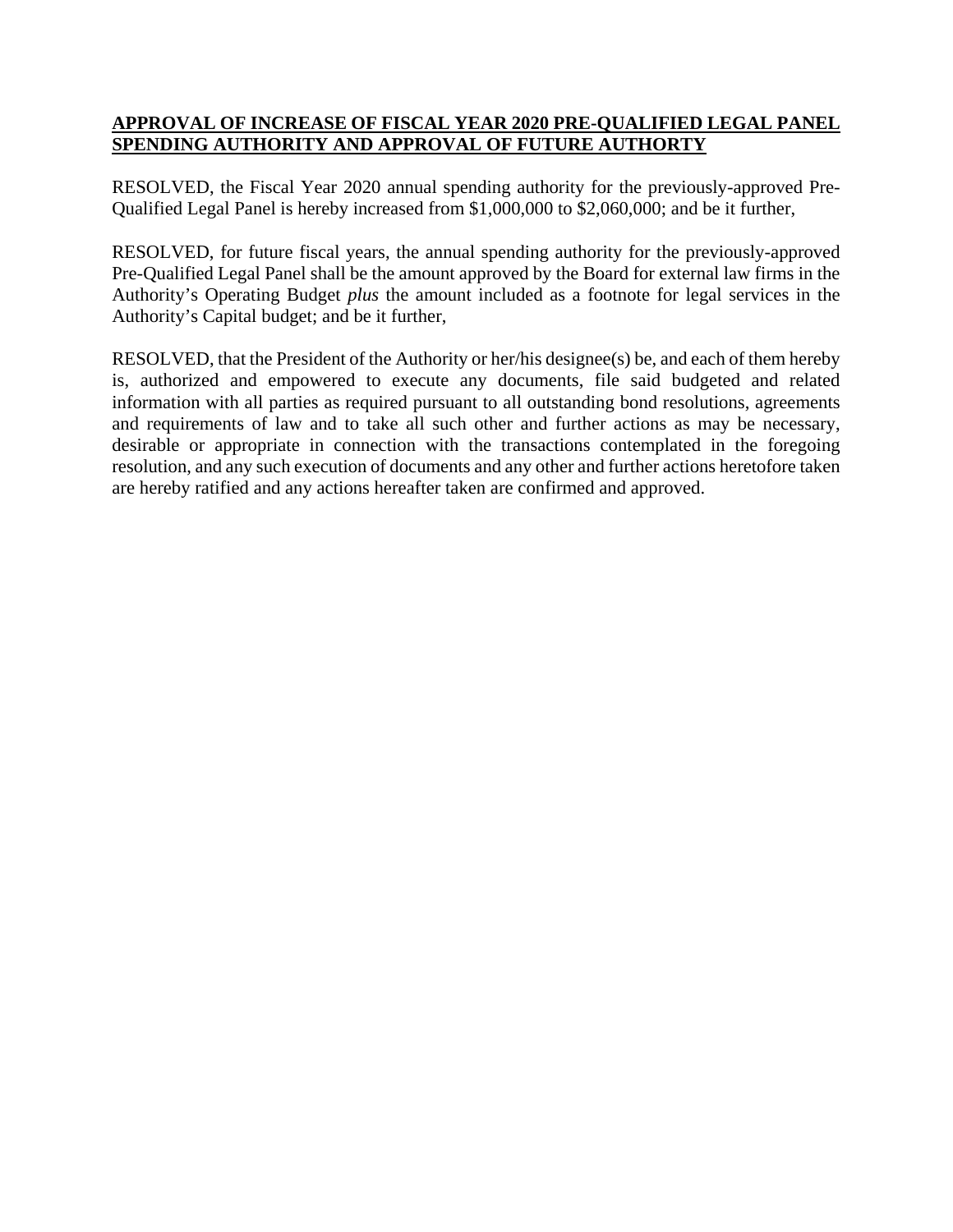# **AUTHORIZATION TO AMEND THE AGREEMENT WITH BONDLINK TO PROVIDE INVESTOR RELATIONS WEBSITE**

BE IT RESOLVED that in accordance with the materials presented to this meeting, the President and Chief Executive Officer of the Hugh L. Carey Battery Park City Authority (the "President") or her/his designee(s) be, and each of them hereby is, authorized and empowered to amend the Agreement for an additional amount of \$60,000.00 for a new not-to-exceed total of \$110,000.00 and for a new term of three (3) years, and be it further

RESOLVED, that the President or her/his designee(s) be, and each of them hereby is, authorized and empowered to execute and deliver the contract on behalf of the Hugh L. Carey Battery Park City Authority, subject to such changes as the officer or officers shall, with the advice of counsel, approve as necessary and appropriate and in the best interests of the Authority, such approval to be conclusively evidenced by the execution and delivery of the contract; and be it further

RESOLVED, that the President or her/his designee(s) be, and each of them hereby is, authorized and empowered to execute all such other and further documents and to take all such other and further actions as may be necessary, desirable or appropriate in connection with the transactions contemplated in the foregoing resolutions, and any such execution of documents and any other further actions heretofore taken are hereby ratified and any actions hereafter taken are confirmed and approved.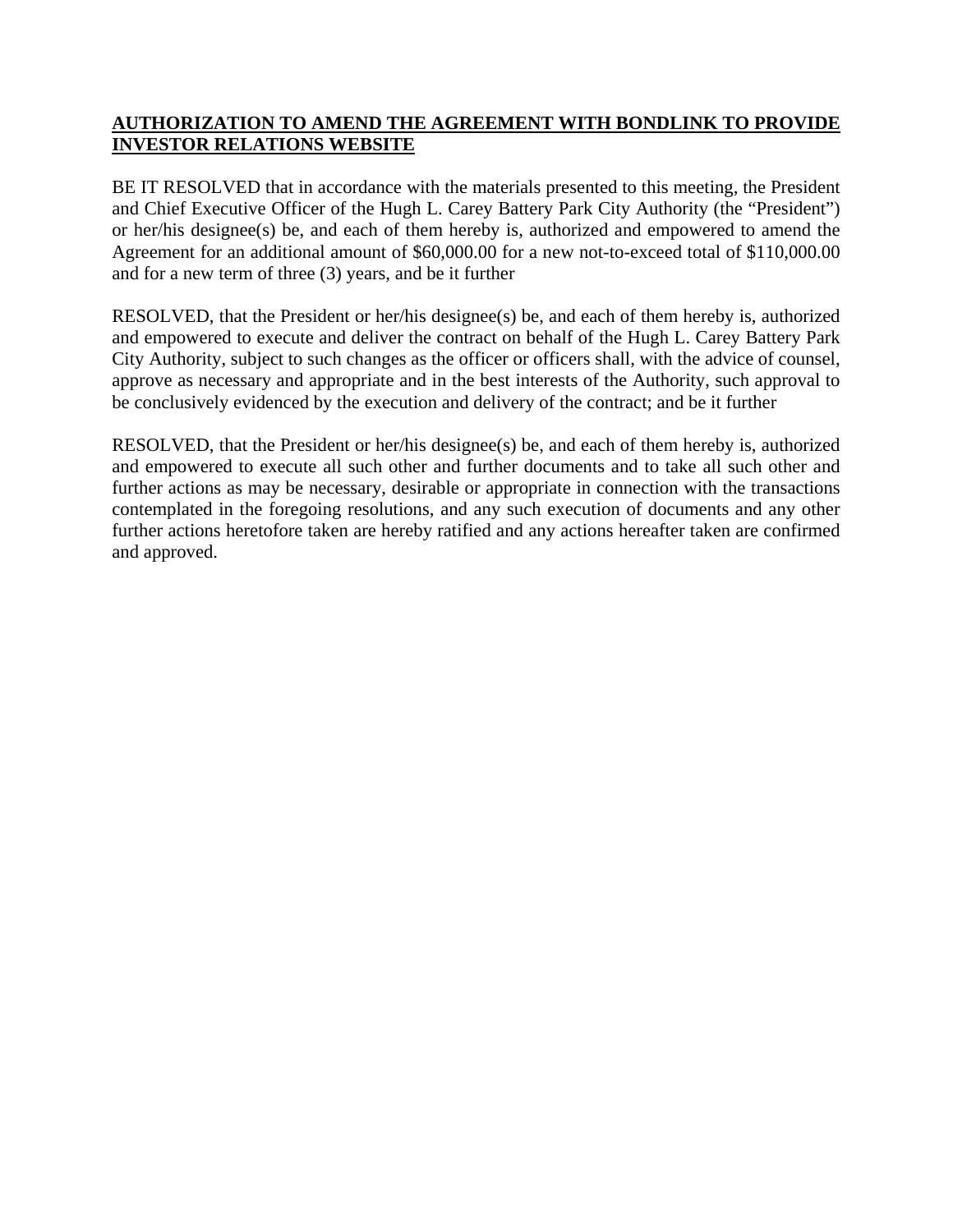# **AUTHORIZATION TO INCREASE APPROVED NOT-TO-EXCEED VALUE OF CONTRACT WITH CROWE, LLP**

BE IT RESOLVED, that the approved not-to-exceed contract value of the Agreement dated November 20, 2017 between the Authority and Crowe LLP is hereby increased from the not-toexceed amount of \$900,000.00 to the not-to-exceed amount of \$1,600,000.00; and be it further

RESOLVED, that the President & Chief Executive Officer of the Authority, or her/his designees be, and each of them hereby is, authorized and empowered to execute all documents, and take all such other and further actions as may be necessary, desirable or appropriate in connection with the transaction contemplated in the foregoing resolution, and any such execution of documents and any other and further actions heretofore taken are hereby ratified and any actions hereafter taken are confirmed and approved.